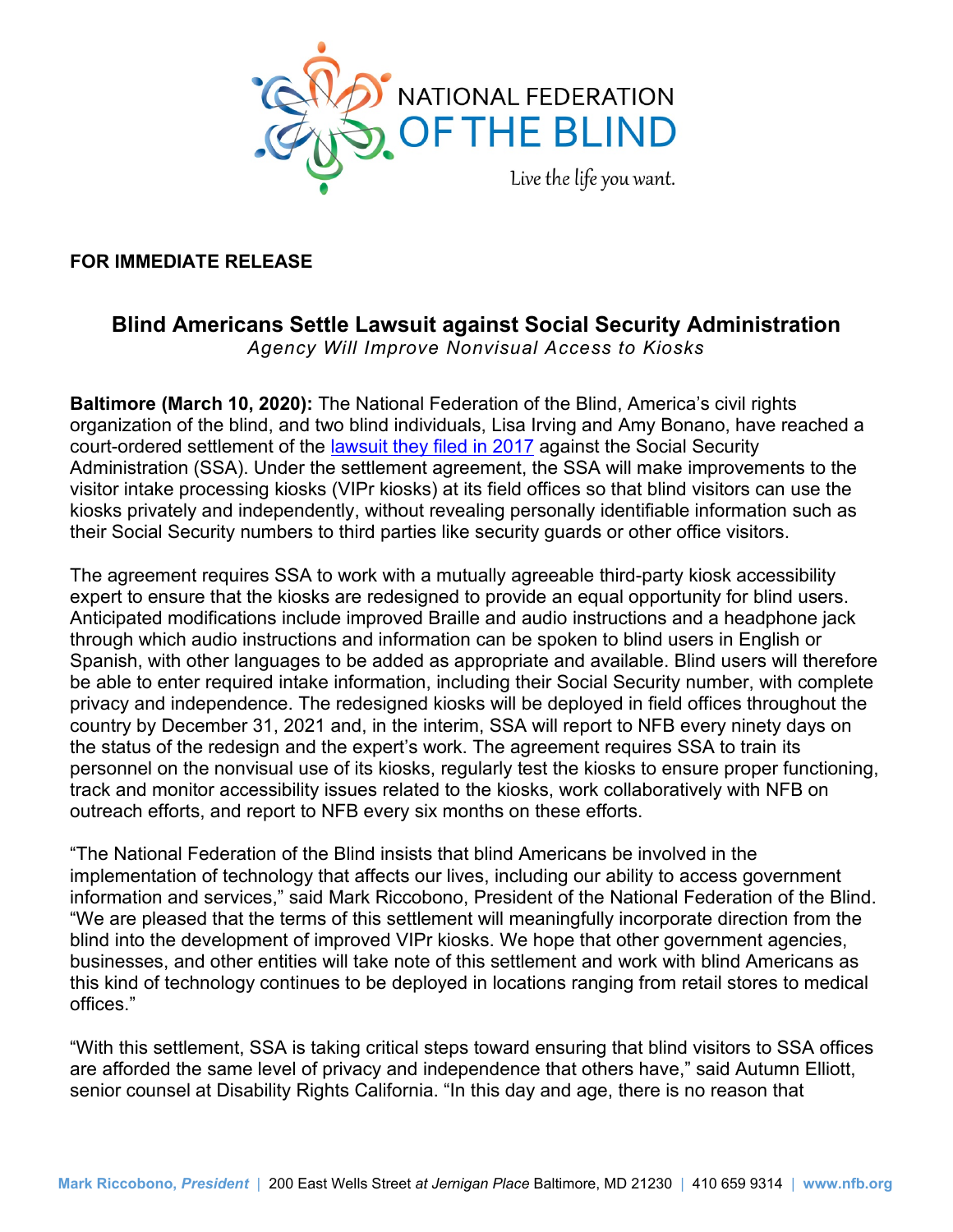electronic kiosks or other modern technology should provide people with disabilities with anything less than equal access."

 barriers to equitable access for blind visitors," said Margaret Hart, counsel at Washington Lawyers' Committee. "We hope that as other public entities implement new technology, they do so with universal access, usability, and individual privacy in mind." "Technology should be used as a tool to promote inclusivity. The Washington Lawyers' Committee for Civil Rights and Urban Affairs is proud that, as a result of this settlement, SSA will remove

universal access, usability, and individual privacy in mind."<br>The legal team in this matter consisted of attorneys from Brown, Goldstein & Levy LLP of Baltimore, Maryland; Disability Rights California; and the Washington Lawyers' Committee for Civil Rights and Urban Affairs.

**###** 

### **About the National Federation of the Blind**

 The National Federation of the Blind (NFB), headquartered in Baltimore, is the oldest and largest nationwide organization of blind Americans. Founded in 1940, the NFB consists of affiliates, chapters, and divisions in the fifty states, Washington, DC, and Puerto Rico. The NFB defends the rights of blind people of all ages and provides information and support to families with blind children, older Americans who are losing vision, and more. We believe in the hopes and dreams of blind people and work together to transform them into reality. Learn more about our many programs and initiatives at<www.nfb.org>[.](http://www.nfb.org/)

#### **About Disability Rights California**

Disability Rights California (DRC) is the agency designated under federal law to protect and advocate for the rights of Californians with disabilities. The mission of DRC is to advance the rights, dignity, equal opportunities, and choices for all people with disabilities. <www.disabilityrightsca.org>.

#### **About the Washington Lawyers' Committee for Civil Rights and Urban Affairs**

Founded in 1968, the Washington Lawyers' Committee for Civil Rights and Urban Affairs works to create legal, economic, and social equity through litigation, client and public education, and public policy advocacy. While we fight discrimination against all people, we recognize the central role that current and historic race discrimination plays in sustaining inequity and recognize the critical importance of identifying, exposing, combatting, and dismantling the systems that sustain racial oppression. For more information, please visit[http://www.washlaw.or](http://www.washlaw.org)[g,](http://www.washlaw.org/) or call 202-319-1000. Follow us on Twitter at @WashLaw4CR.

#### **CONTACTS:**

Chris Danielsen Director of Public Relations National Federation of the Blind 410-659-9314, extension 2330 410-262-1281 (cell)